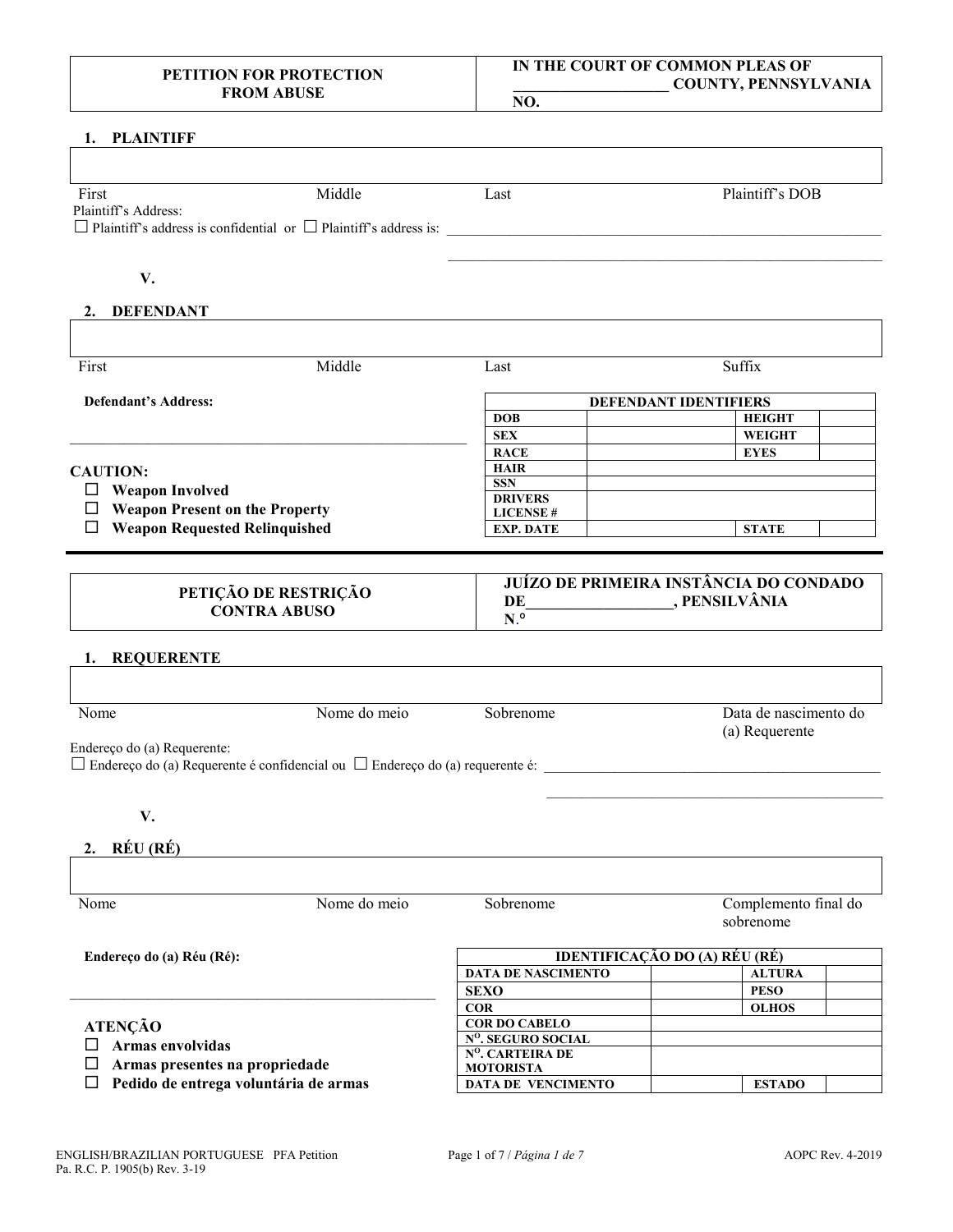Defendant's place of employment is:  $\Box$  Check here if you have reason to believe that Defendant is a licensed firearms dealer, employed by a licensed firearms dealer or manufacturer; employed as a writer, researcher, or technician in the firearms or hunting industry, or is required to carry a firearm as a condition of employment.

3. I am filing this petition on behalf of

 $\Box$  Myself or  $\Box$  Another person. If you checked "myself", please answer all questions referring to yourself as "Plaintiff". If you ONLY checked "another person", please answer all questions referring to that person as the "Plaintiff", and provide your name and address here, as filer, unless confidential.

Filer's Name / Nome do(a) Requerente

Local de trabalho do (a) réu (ré):

 $\Box$  Marque aqui se possuir razões para acreditar que o (a) Réu (Ré) é um (a) comerciante de armas licenciado (a); empregado (a) por um comerciante de armas licenciado (a) ou fabricante; é empregado (a) como escritor (a), pesquisador (a) ou técnico (a) na indústria de armas de fogo ou caça; ou deve portar armas de fogo como condição empregatícia.

3. Estou dando entrada nesta Petição em nome

 $\Box$  Próprio ou  $\Box$  De outra pessoa. Se você marcou "nome próprio", responda a todas as perguntas que se referem a você como "Requerente". Se você SÓ marcou "de outra pessoa", responda a todas as perguntas se referindo àquela pessoa como "Requerente" e informe aqui seu nome e endereço, como requerente, a menos que seja confidencial.

| First / Nome                                                                                                                                                                                                                                                                                                                                                                                                                                                                                                                                                                                                  | Middle / Nome do meio |                                                                                                                                                                                                                                                                                    | Last / Sobrenome                                                                                                                                                                                                                                                                                                                                                                                                                                                                                                                                                                                         | Suffix / Complemento |
|---------------------------------------------------------------------------------------------------------------------------------------------------------------------------------------------------------------------------------------------------------------------------------------------------------------------------------------------------------------------------------------------------------------------------------------------------------------------------------------------------------------------------------------------------------------------------------------------------------------|-----------------------|------------------------------------------------------------------------------------------------------------------------------------------------------------------------------------------------------------------------------------------------------------------------------------|----------------------------------------------------------------------------------------------------------------------------------------------------------------------------------------------------------------------------------------------------------------------------------------------------------------------------------------------------------------------------------------------------------------------------------------------------------------------------------------------------------------------------------------------------------------------------------------------------------|----------------------|
| $\Box$ Filer's address is confidential or<br>$\Box$ Filer's address is:                                                                                                                                                                                                                                                                                                                                                                                                                                                                                                                                       |                       | $\Box$ Endereço do (a) informante é confidencial ou<br>$\Box$ Endereço do (a) informante é:                                                                                                                                                                                        |                                                                                                                                                                                                                                                                                                                                                                                                                                                                                                                                                                                                          |                      |
| If you checked "Another Person", indicate your relationship<br>with Plaintiff:                                                                                                                                                                                                                                                                                                                                                                                                                                                                                                                                |                       |                                                                                                                                                                                                                                                                                    | Se você marcou "Outra Pessoa", informe a relação com o (a)<br>Requerente:                                                                                                                                                                                                                                                                                                                                                                                                                                                                                                                                |                      |
| parent of minor Plaintiff(s)<br>ப<br>applicant for appointment as guardian ad litem of minor<br>$\Box$<br>Plaintiff(s)<br>adult household member with minor Plaintiff(s)<br>$\Box$<br>court appointed guardian of incompetent Plaintiff(s)<br>⊔                                                                                                                                                                                                                                                                                                                                                               |                       | pai de Requerente menor<br>$\vert \ \ \vert$<br>solicitante designado como tutor/curador ad litem de<br>Requerente menor<br>membro adulto da casa do (a) Requerente menor (es)<br>$\Box$<br>tutor (a)/curador (a) judicial de Requerente (s) incompetente (s)<br>$\vert \ \ \vert$ |                                                                                                                                                                                                                                                                                                                                                                                                                                                                                                                                                                                                          |                      |
| 4. Name (s) of all persons, including minor child/ren, who seek<br>protection from abuse:<br><u> 1989 - Johann Barbara, martin amerikan basa</u>                                                                                                                                                                                                                                                                                                                                                                                                                                                              |                       | 4. Nome (s) de todas as pessoas, incluindo menor (es) que buscam                                                                                                                                                                                                                   |                                                                                                                                                                                                                                                                                                                                                                                                                                                                                                                                                                                                          |                      |
| 5. Indicate the relationship between Plaintiff and Defendant:<br>CHECK ALL THAT APPLY:<br>spouse or former spouse of Defendant<br>$\Box$<br>parent of a child with Defendant<br>⊔<br>current or former sexual or intimate partner with Defendant<br>$\Box$<br>child of Plaintiff<br>$\Box$<br>child of Defendant<br>$\Box$<br>family member related by blood (consanguinity) to<br>$\Box$<br>Defendant<br>family member related by marriage or affinity to Defendant<br>$\Box$<br>sibling (person who shares parenthood) of Defendant<br>$\Box$<br>$\Box$ Check here if Defendant is 17 years old or younger. |                       | $\Box$<br>$\Box$<br>$\Box$<br>$\Box$<br>$\Box$                                                                                                                                                                                                                                     | 5. Indique a relação entre Requerente e Réu:<br>MARQUE TODAS AS QUE SE APLICAREM<br>cônjuge ou ex-cônjuge do (a) Réu (Ré)<br>pai/mãe de menor com o (a) Réu (Ré)<br>parceiro (a) sexual ou íntimo atual ou prévio do (a) Réu (Ré)<br>filho (a) do (a) Requerente<br>filho (a) do (a) Réu (Ré)<br>membro da família por parentesco (consanguinidade) com o (a)<br>Réu (Ré)<br>membro da família por casamento ou afinidade do (da) Réu<br>(Ré)<br>$\Box$ irmão (ã) (pessoa que tem o mesmo pai ou mãe) que o (a) Réu<br>$(R\acute{e})$<br>$\Box$ Marque aqui se o Réu (a Ré) tem 17 anos ou é menor de 17 |                      |
|                                                                                                                                                                                                                                                                                                                                                                                                                                                                                                                                                                                                               |                       | anos.                                                                                                                                                                                                                                                                              |                                                                                                                                                                                                                                                                                                                                                                                                                                                                                                                                                                                                          |                      |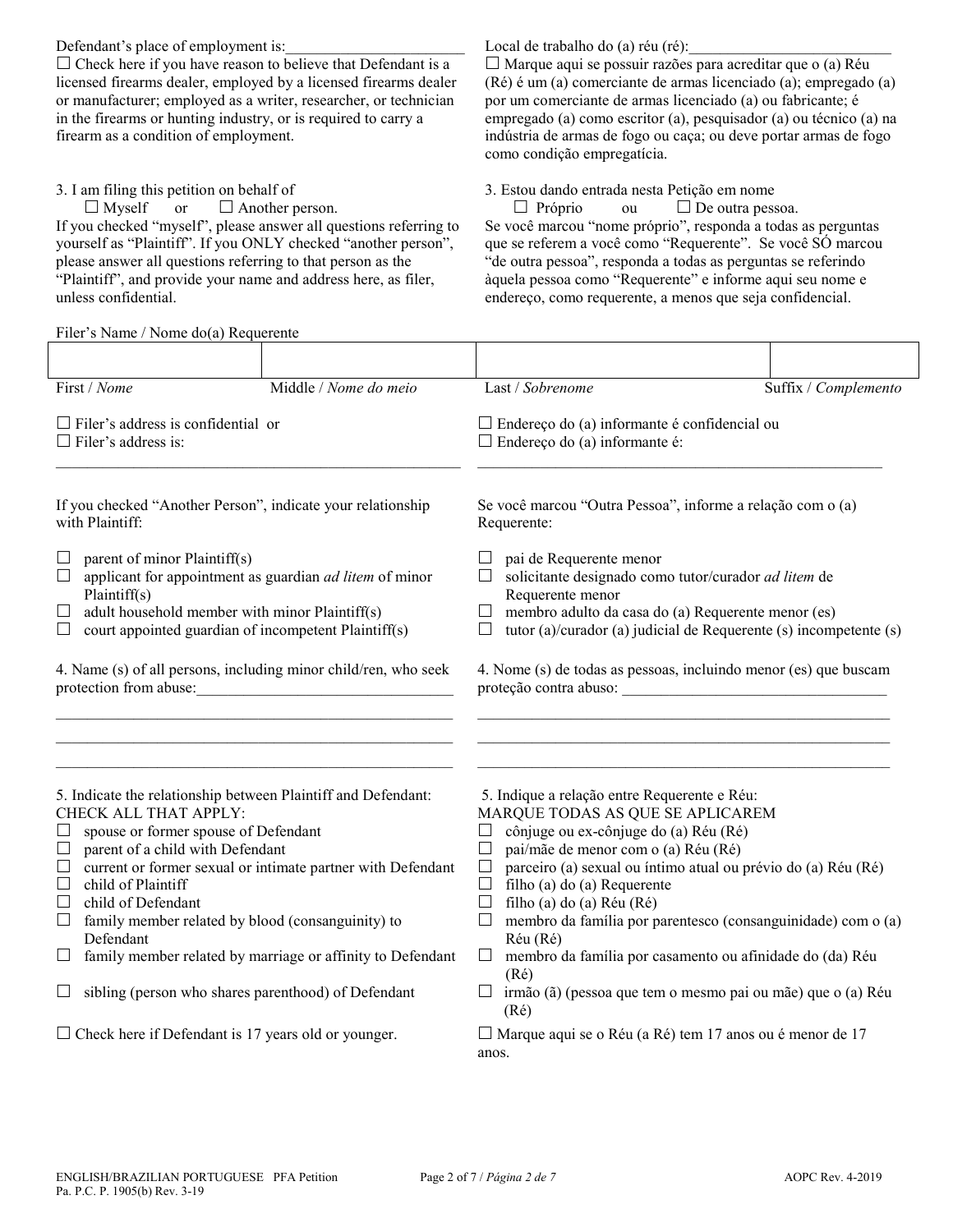| 6. Have Plaintiff and Defendant been involved in any of the<br>following court actions?<br>$\Box$ Divorce<br>$\Box$ Custody<br>$\Box$ Support<br>$\Box$ Protection from Abuse<br>The above referenced actions were filed:<br>If you checked any of the above, briefly indicate when and<br>where the case was filed and the court number, if known: |  | 6. Requerente e Réu (Ré) estão envolvidos nas seguintes ações<br>judiciais?<br>$\Box$ Divórcio<br>$\Box$ Guarda<br>□ Pensão Alimentícia<br>$\Box$ Restrição contra Abuso<br>As ações mencionadas acima foram registradas:<br>Se você marcou alguma das opções acima, indique brevemente<br>quando e onde o caso foi submetido e o número da vara, se<br>souber:<br><u> 1980 - Johann Stein, mars an deutscher Stein und der Stein und der Stein und der Stein und der Stein und der</u> |                                                                                                                   |                                                                                                                                                     |                 |
|-----------------------------------------------------------------------------------------------------------------------------------------------------------------------------------------------------------------------------------------------------------------------------------------------------------------------------------------------------|--|-----------------------------------------------------------------------------------------------------------------------------------------------------------------------------------------------------------------------------------------------------------------------------------------------------------------------------------------------------------------------------------------------------------------------------------------------------------------------------------------|-------------------------------------------------------------------------------------------------------------------|-----------------------------------------------------------------------------------------------------------------------------------------------------|-----------------|
| 7. Has Defendant been involved in any criminal court action?                                                                                                                                                                                                                                                                                        |  |                                                                                                                                                                                                                                                                                                                                                                                                                                                                                         |                                                                                                                   | 7. O (a) Réu esteve envolvido (a) em qualquer ação criminal?                                                                                        |                 |
| If you answered Yes, is Defendant currently on probation?                                                                                                                                                                                                                                                                                           |  |                                                                                                                                                                                                                                                                                                                                                                                                                                                                                         |                                                                                                                   | Se a resposta for sim, o Réu atualmente está em liberdade<br>condicional?                                                                           |                 |
| Has Defendant been determined to be a perpetrator in a                                                                                                                                                                                                                                                                                              |  | founded or indicated report under the Child Protective Services                                                                                                                                                                                                                                                                                                                                                                                                                         |                                                                                                                   | O Réu foi considerado causador em denúncia justificada ou<br>indicada sob a Lei de Serviços de Proteção à Criança, 23 Pa.C.S. §§<br>$6301 - 6386?$  |                 |
| services agency issued the founded or indicated report?                                                                                                                                                                                                                                                                                             |  | If you answered Yes, what county's court or child protective                                                                                                                                                                                                                                                                                                                                                                                                                            |                                                                                                                   | Se a resposta for sim, em qual vara ou serviços de proteção à<br>criança a denúncia foi submetida ou indicada?                                      |                 |
| 8. Plaintiff and Defendant are the parents of the following minor<br>child/ren:                                                                                                                                                                                                                                                                     |  |                                                                                                                                                                                                                                                                                                                                                                                                                                                                                         | 8. O (a) Requerente e o (a) Réu (Ré) são os pais do (s) seguinte (s)<br>menor (es):                               |                                                                                                                                                     |                 |
| Name(s) / $Nome(s)$                                                                                                                                                                                                                                                                                                                                 |  | Age(s) / Idade(s)                                                                                                                                                                                                                                                                                                                                                                                                                                                                       |                                                                                                                   | Who reside at (list address unless confidential) /<br>Os quais residem no seguinte endereço<br>(informe o endereço a menos que seja confidencial)   |                 |
|                                                                                                                                                                                                                                                                                                                                                     |  |                                                                                                                                                                                                                                                                                                                                                                                                                                                                                         |                                                                                                                   |                                                                                                                                                     |                 |
| 9. If Plaintiff and Defendant are parents of any minor child/ren<br>together, is there an existing court order regarding their custody?<br>$\Box$ YES $\Box$ NO                                                                                                                                                                                     |  |                                                                                                                                                                                                                                                                                                                                                                                                                                                                                         |                                                                                                                   | 9. Se o (a) Requerente e o (a) Réu (Ré) forem pais de menor (es),<br>há alguma decisão judicial em relação à guarda?<br>$\square$ SIM $\square$ NÃO |                 |
| If you answered "Yes," describe the terms of the order (e.g.,<br>primary, shared, legal or physical custody): ___________________________________                                                                                                                                                                                                   |  |                                                                                                                                                                                                                                                                                                                                                                                                                                                                                         | Se você respondeu "Sim", descreva os termos da ordem (ex.,<br>custódia primária, compartilhada, legal ou física): |                                                                                                                                                     |                 |
| If you answered "Yes," in what county and state was the<br>order issued?                                                                                                                                                                                                                                                                            |  | Se você respondeu "Sim", descreva em qual condado e estado<br>a ordem foi emitida?                                                                                                                                                                                                                                                                                                                                                                                                      |                                                                                                                   |                                                                                                                                                     |                 |
| this petition, list the following information:                                                                                                                                                                                                                                                                                                      |  | If you are now seeking an order of child custody as part of                                                                                                                                                                                                                                                                                                                                                                                                                             |                                                                                                                   | Se você estiver requerendo uma ordem de guarda de menor<br>como parte desta Petição, dê as seguintes informações:                                   |                 |
|                                                                                                                                                                                                                                                                                                                                                     |  | (a) Where has each child resided during the past five years?                                                                                                                                                                                                                                                                                                                                                                                                                            |                                                                                                                   | (a) Onde cada menor residiu durante os últimos cinco anos?                                                                                          |                 |
| Child's Name /<br>Nome do menor                                                                                                                                                                                                                                                                                                                     |  | Person(s) child lived with /<br>Pessoa com a qual o menor morou                                                                                                                                                                                                                                                                                                                                                                                                                         |                                                                                                                   | Address, unless confidential /<br>Endereço, a menos que seja confidencial                                                                           | When? / Quando? |
|                                                                                                                                                                                                                                                                                                                                                     |  |                                                                                                                                                                                                                                                                                                                                                                                                                                                                                         |                                                                                                                   |                                                                                                                                                     |                 |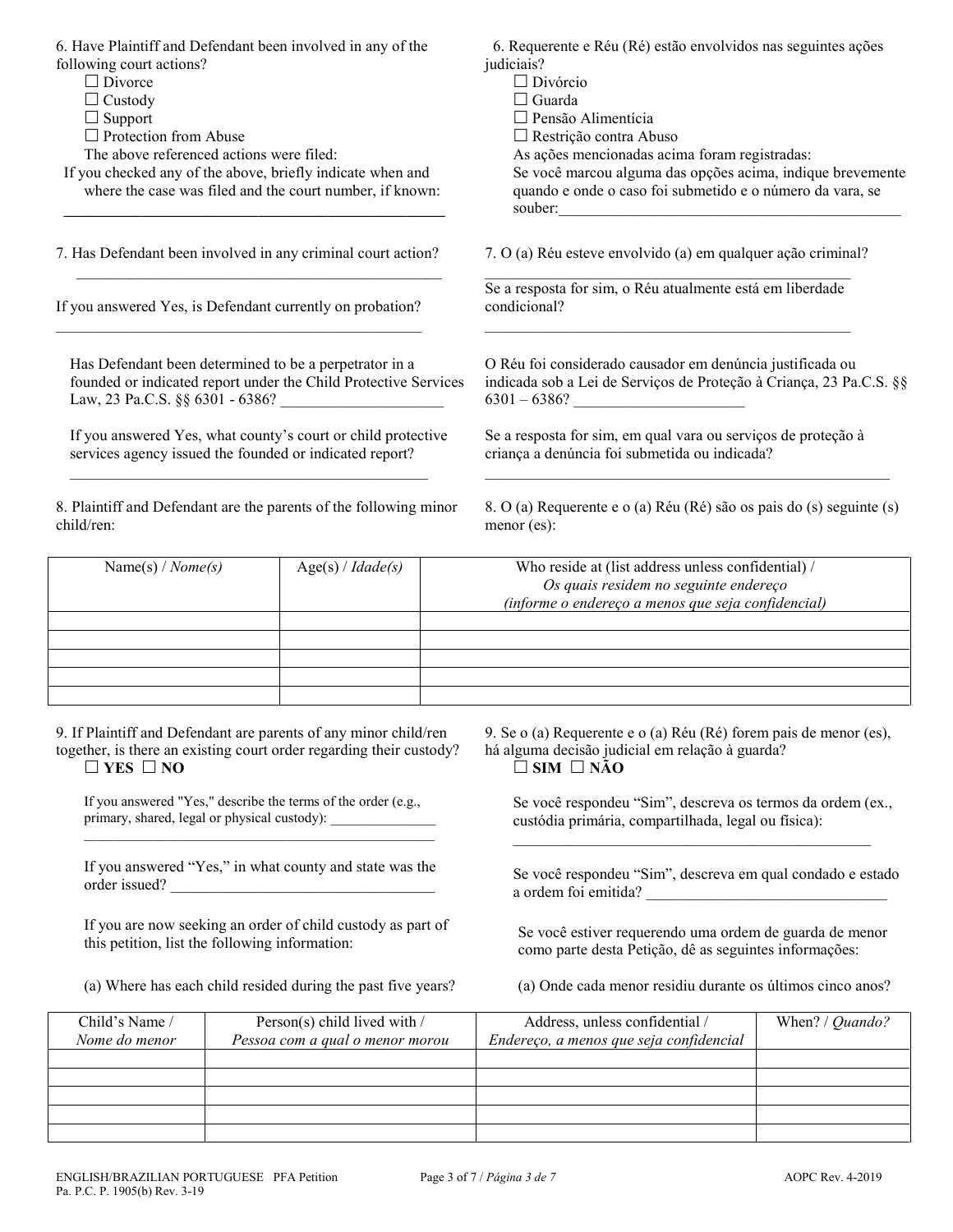(b) List any other persons who are known to have or claim a right to custody of each child listed above.

(b) Informe o nome de outras pessoas que se saiba ter direito de guarda ou que reivindiquem direito à guarda de cada menor descrito acima.

| ----------------- |                    |                                   |  |
|-------------------|--------------------|-----------------------------------|--|
| Name / Nome       | Address / Endereço | Basis of claim / Base da alegação |  |
|                   |                    |                                   |  |
|                   |                    |                                   |  |
|                   |                    |                                   |  |
|                   |                    |                                   |  |
|                   |                    |                                   |  |

10. The following other minor child/ren presently live with Plaintiff:

10. O (s) outro (s) menor (es) a seguir atualmente moram com o (a) Requerente:

| Name(s) / $Nome(s)$ | Age(s) / Idade(s) | Plaintiff's Relationship to Child/ren /<br>Relação/Parentesco do (a) Requerente com os Menores |
|---------------------|-------------------|------------------------------------------------------------------------------------------------|
|                     |                   |                                                                                                |
|                     |                   |                                                                                                |
|                     |                   |                                                                                                |

11. The facts of the most recent incident of abuse are as follows:

Approximate date:

Approximate time: Place:

Describe in detail what happened, including any physical or sexual abuse, threats, injury, incidents of stalking, medical treatment sought, or calls to law enforcement (attach additional sheets of paper if necessary):

\_\_\_\_\_\_\_\_\_\_\_\_\_\_\_\_\_\_\_\_\_\_\_\_\_\_\_\_\_\_\_\_\_\_\_\_\_\_\_\_\_\_\_\_\_\_\_\_\_ \_\_\_\_\_\_\_\_\_\_\_\_\_\_\_\_\_\_\_\_\_\_\_\_\_\_\_\_\_\_\_\_\_\_\_\_\_\_\_\_\_\_\_\_\_\_\_\_\_ \_\_\_\_\_\_\_\_\_\_\_\_\_\_\_\_\_\_\_\_\_\_\_\_\_\_\_\_\_\_\_\_\_\_\_\_\_\_\_\_\_\_\_\_\_\_\_\_\_

\_\_\_\_\_\_\_\_\_\_\_\_\_\_\_\_\_\_\_\_\_\_\_\_\_\_\_\_\_\_\_\_\_\_\_\_\_\_\_\_\_\_\_\_\_\_\_\_\_ \_\_\_\_\_\_\_\_\_\_\_\_\_\_\_\_\_\_\_\_\_\_\_\_\_\_\_\_\_\_\_\_\_\_\_\_\_\_\_\_\_\_\_\_\_\_\_\_\_ \_\_\_\_\_\_\_\_\_\_\_\_\_\_\_\_\_\_\_\_\_\_\_\_\_\_\_\_\_\_\_\_\_\_\_\_\_\_\_\_\_\_\_\_\_\_\_\_\_ \_\_\_\_\_\_\_\_\_\_\_\_\_\_\_\_\_\_\_\_\_\_\_\_\_\_\_\_\_\_\_\_\_\_\_\_\_\_\_\_\_\_\_\_\_\_\_\_\_ \_\_\_\_\_\_\_\_\_\_\_\_\_\_\_\_\_\_\_\_\_\_\_\_\_\_\_\_\_\_\_\_\_\_\_\_\_\_\_\_\_\_\_\_\_\_\_\_\_ \_\_\_\_\_\_\_\_\_\_\_\_\_\_\_\_\_\_\_\_\_\_\_\_\_\_\_\_\_\_\_\_\_\_\_\_\_\_\_\_\_\_\_\_\_\_\_\_\_

11. Os fatos do incidente de abuso mais recente são como se segue:

Data aproximada: \_\_\_\_\_\_\_\_\_\_\_\_\_\_\_\_\_\_\_\_\_\_\_\_\_\_\_\_\_\_\_\_\_\_ Hora aproximada:  $\qquad \qquad \qquad$ Local:

Descreva em detalhes o que aconteceu, incluindo quaisquer abusos físicos ou sexuais, ameaças, ferimentos, incidentes de perseguição, tratamento médico obtido ou ligações para autoridades policiais (anexe folhas adicionais de papel, se necessário):

\_\_\_\_\_\_\_\_\_\_\_\_\_\_\_\_\_\_\_\_\_\_\_\_\_\_\_\_\_\_\_\_\_\_\_\_\_\_\_\_\_\_\_\_\_\_\_\_  $\mathcal{L}_\text{max} = \{ \mathcal{L}_\text{max} \mid \mathcal{L}_\text{max} \}$ 

 $\_$  . The contribution of the contribution of  $\mathcal{L}_\mathcal{A}$ \_\_\_\_\_\_\_\_\_\_\_\_\_\_\_\_\_\_\_\_\_\_\_\_\_\_\_\_\_\_\_\_\_\_\_\_\_\_\_\_\_\_\_\_\_\_\_\_  $\_$  . The contribution of the contribution of  $\mathcal{L}_\mathcal{A}$ \_\_\_\_\_\_\_\_\_\_\_\_\_\_\_\_\_\_\_\_\_\_\_\_\_\_\_\_\_\_\_\_\_\_\_\_\_\_\_\_\_\_\_\_\_\_\_\_ \_\_\_\_\_\_\_\_\_\_\_\_\_\_\_\_\_\_\_\_\_\_\_\_\_\_\_\_\_\_\_\_\_\_\_\_\_\_\_\_\_\_\_\_\_\_\_\_ \_\_\_\_\_\_\_\_\_\_\_\_\_\_\_\_\_\_\_\_\_\_\_\_\_\_\_\_\_\_\_\_\_\_\_\_\_\_\_\_\_\_\_\_\_\_\_\_

12. If Defendant has committed prior acts of abuse against Plaintiff or the minor child/ren, describe these prior incidents, including any threats, injuries, or incidents of stalking, and indicate approximately when such acts of abuse occurred (attach additional sheets of paper if necessary):

\_\_\_\_\_\_\_\_\_\_\_\_\_\_\_\_\_\_\_\_\_\_\_\_\_\_\_\_\_\_\_\_\_\_\_\_\_\_\_\_\_\_\_\_\_\_\_\_  $\_$  . The contribution of the contribution of  $\mathcal{L}_\mathcal{A}$  $\_$  . The contribution of the contribution of  $\mathcal{L}_\mathcal{A}$ \_\_\_\_\_\_\_\_\_\_\_\_\_\_\_\_\_\_\_\_\_\_\_\_\_\_\_\_\_\_\_\_\_\_\_\_\_\_\_\_\_\_\_\_\_\_\_\_  $\_$  . The contribution of the contribution of  $\mathcal{L}_\mathcal{A}$  $\mathcal{L}_\mathcal{L}$  , and the set of the set of the set of the set of the set of the set of the set of the set of the set of the set of the set of the set of the set of the set of the set of the set of the set of the set of th 12. Se o (a) Réu (Ré) cometeu atos anteriores de abuso contra o (a) Requerente ou contra o (s) menor (es), descreva estes incidentes anteriores, incluindo quaisquer ameaças, ferimentos, incidentes de perseguição, e indique aproximadamente quando tais atos de abuso ocorreram (anexe folhas adicionais de papel, se necessário):

 $\_$  ,  $\_$  ,  $\_$  ,  $\_$  ,  $\_$  ,  $\_$  ,  $\_$  ,  $\_$  ,  $\_$  ,  $\_$  ,  $\_$  ,  $\_$  ,  $\_$  ,  $\_$  ,  $\_$  ,  $\_$  ,  $\_$  $\mathcal{L}_\text{max}$  , and the set of the set of the set of the set of the set of the set of the set of the set of the set of the set of the set of the set of the set of the set of the set of the set of the set of the set of the  $\_$  ,  $\_$  ,  $\_$  ,  $\_$  ,  $\_$  ,  $\_$  ,  $\_$  ,  $\_$  ,  $\_$  ,  $\_$  ,  $\_$  ,  $\_$  ,  $\_$  ,  $\_$  ,  $\_$  ,  $\_$  ,  $\_$  $\_$  ,  $\_$  ,  $\_$  ,  $\_$  ,  $\_$  ,  $\_$  ,  $\_$  ,  $\_$  ,  $\_$  ,  $\_$  ,  $\_$  ,  $\_$  ,  $\_$  ,  $\_$  ,  $\_$  ,  $\_$  ,  $\_$  $\mathcal{L}_\text{max}$  , and the set of the set of the set of the set of the set of the set of the set of the set of the set of the set of the set of the set of the set of the set of the set of the set of the set of the set of the

- 13. (a) Has Defendant used or threatened to use any firearms or other weapons against Plaintiff or the minor child/ren? If so, please describe the use or threatened use below and list on Attachment A to Petition, which is incorporated by reference into this petition, any firearms, other weapons, or ammunition Defendant used or threatened to use against Plaintiff or the minor child/ren:
	- $0$  (a) Réu (Ré) usou ou ameaçou usar quaisquer armas de fogo ou outros tipos de armas contra o (a) Requerente ou o (s) menor (es)? Se sim, descreva abaixo o uso ou ameaça de uso de armas de fogo e outros tipos de armas, ou munição que o (a) Réu (Ré) usou ou ameaçou usar contra o (a) Requerente ou o (s) menor (es) e inclua no Anexo A da Petição, que será considerado como referência nesta Petição: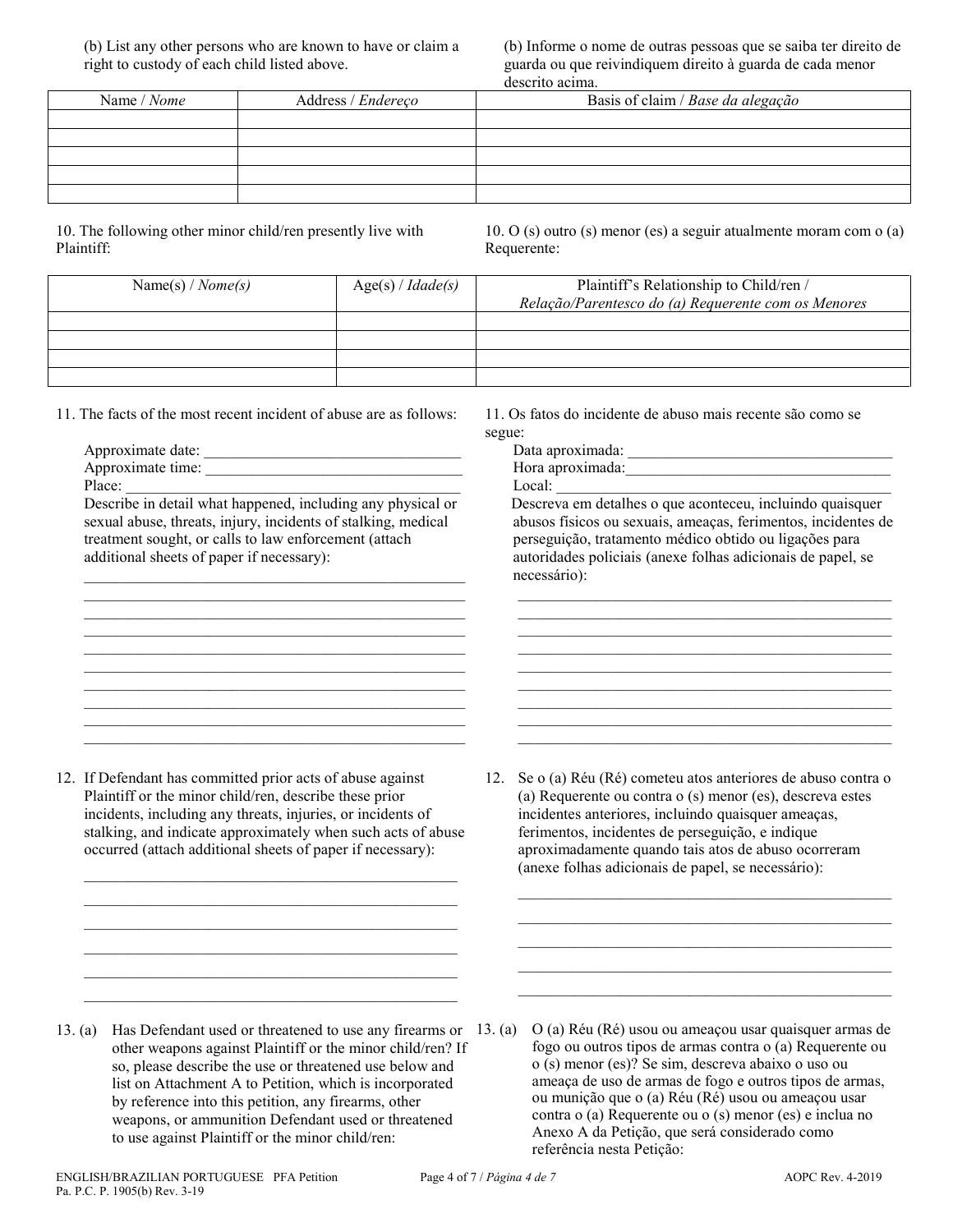(b) Other than the firearms, other weapons, or ammunition Defendant used or threatened to use against Plaintiff or the minor child/ren, does Defendant, to the best of your knowledge or belief, own or possess any additional firearm, other weapon, ammunition, or any firearm license?

 $\mathcal{L}_\text{max}$  and  $\mathcal{L}_\text{max}$  and  $\mathcal{L}_\text{max}$  and  $\mathcal{L}_\text{max}$  and  $\mathcal{L}_\text{max}$ \_\_\_\_\_\_\_\_\_\_\_\_\_\_\_\_\_\_\_\_\_\_\_\_\_\_\_\_\_\_\_\_\_\_\_\_\_\_\_\_\_\_\_\_\_

 $\Box$  Yes  $\Box$  No

- (c) If the answer to (b) above is "yes," list any additional firearm, other weapon, or ammunition owned by or in the possession of Defendant on Attachment A to Petition, which is incorporated by reference into this petition.
- (d) Plaintiff (Check one)  $\Box$  **DOES** /  $\Box$  **DOES NOT** request that the court order Defendant to relinquish firearms, other weapons, or ammunition listed on Attachment A to Petition. If Plaintiff does seek relinquishment, identify on Attachment A to Petition the firearms, other weapons, or ammunition Plaintiff requests the court to order Defendant to relinquish.

14. Identify the sheriff, police department, or law enforcement agency in the area in which Plaintiff lives that should be provided with a copy of the protection order:

15. There is an immediate and present danger of further abuse from Defendant.

CHECK THE FOLLOWING BOXES ONLY IF THEY APPLY TO YOUR CASE AND PROVIDE THE REQUESTED INFORMATION:

 $\Box$  Plaintiff is asking the Court to evict and exclude Defendant from the following residence: □ **OWNED** by (list owners, if known)

**\_\_\_\_\_\_\_\_\_\_\_\_\_\_\_\_\_\_\_\_\_\_\_\_\_\_\_\_\_\_\_\_\_\_\_\_\_\_\_\_\_\_\_\_\_\_\_\_\_\_\_\_**   $\Box$  **RENTED** by (list all names, if known)

 $\square$  Defendant owes a duty of support to Plaintiff or the minor child/ren.

\_\_\_\_\_\_\_\_\_\_\_\_\_\_\_\_\_\_\_\_\_\_\_\_\_\_\_\_\_\_\_\_\_\_\_\_\_\_\_\_\_\_\_\_\_\_\_\_\_\_\_\_

 $\Box$  Plaintiff has suffered out-of-pocket financial losses as a result of the abuse described above. Those losses are:

 $\mathcal{L}_\text{max}$  and  $\mathcal{L}_\text{max}$  and  $\mathcal{L}_\text{max}$  and  $\mathcal{L}_\text{max}$  and  $\mathcal{L}_\text{max}$  $\mathcal{L}_\text{max}$  and  $\mathcal{L}_\text{max}$  and  $\mathcal{L}_\text{max}$  and  $\mathcal{L}_\text{max}$  and  $\mathcal{L}_\text{max}$  (b) Além de armas de fogo, outras armas, ou munição que o (a) Réu (Ré) usou ou ameaçou usar contra o (a) Requerente ou o (s) menor (es), o (a) Réu (Ré), salvo melhor crença e juízo, possui armas de fogo adicionais, outras armas, munição ou qualquer licença de armas de fogo?

\_\_\_\_\_\_\_\_\_\_\_\_\_\_\_\_\_\_\_\_\_\_\_\_\_\_\_\_\_\_\_\_\_\_\_\_\_\_\_\_\_\_\_\_\_  $\mathcal{L}_\mathcal{L}$  , and the set of the set of the set of the set of the set of the set of the set of the set of the set of the set of the set of the set of the set of the set of the set of the set of the set of the set of th

□ Sim □ Não

- (c) Se a resposta à (b) acima for "Sim", inclua armas de fogo, outras armas ou munição adicionais, de propriedade do (a) Réu (Ré) no Anexo A da Petição, que será considerado como referência nesta Petição.
- (e)  $O(a)$  Requerente (verifique um)  $\Box$  **REQUER** /  $\Box$  **NÃO REQUER** que o tribunal determine que o (a) Réu (Ré) abdique das armas de fogo, outras armas, ou munições informadas no Anexo A desta Petição. Se o (a) Requerente solicitar tal cessão, identifique no Anexo A da Petição de armas de fogo, outras armas ou munição que o (a) Requerente solicita que o tribunal determine que o (a) Réu (Ré) as entregue.

14. Identifique o delegado, departamento de polícia ou agência de cumprimento da lei na área onde o Requerente vive que devem receber uma cópia da ordem de restrição:

15. Há um perigo imediato e presente de mais abuso do(a) Réu (Ré).

MARQUE OS ESPAÇOS A SEGUIR SOMENTE SE ELES SE APLICAREM AO SEU CASO E DÊ AS INFORMAÇÕES SOLICITADAS:

 $\Box$  O (a) Requerente solicita que o tribunal despeje e exclua o (a) Réu (Ré) da seguinte residência:  $\Box$  **PRÓPRIA** (listar proprietários, se conhecidos)

 $\mathcal{L}_\text{max}$  and  $\mathcal{L}_\text{max}$  and  $\mathcal{L}_\text{max}$  and  $\mathcal{L}_\text{max}$  and  $\mathcal{L}_\text{max}$ 

**\_\_\_\_\_\_\_\_\_\_\_\_\_\_\_\_\_\_\_\_\_\_\_\_\_\_\_\_\_\_\_\_\_\_\_\_\_\_\_\_\_\_\_\_\_\_\_\_\_\_\_\_ ALUGADA** (listar todos os nomes, se conhecidos)

 $\Box$  O (a) Requerente sofreu perdas financeiras não reembolsáveis como resultado do abuso descrito acima. Estas perdas são: \_\_\_\_\_\_\_\_\_\_\_\_\_\_\_\_\_\_\_\_\_\_\_\_

 $\frac{1}{2}$  ,  $\frac{1}{2}$  ,  $\frac{1}{2}$  ,  $\frac{1}{2}$  ,  $\frac{1}{2}$  ,  $\frac{1}{2}$  ,  $\frac{1}{2}$  ,  $\frac{1}{2}$  ,  $\frac{1}{2}$  ,  $\frac{1}{2}$  ,  $\frac{1}{2}$  ,  $\frac{1}{2}$  ,  $\frac{1}{2}$  ,  $\frac{1}{2}$  ,  $\frac{1}{2}$  ,  $\frac{1}{2}$  ,  $\frac{1}{2}$  ,  $\frac{1}{2}$  ,  $\frac{1$  $\frac{1}{2}$  ,  $\frac{1}{2}$  ,  $\frac{1}{2}$  ,  $\frac{1}{2}$  ,  $\frac{1}{2}$  ,  $\frac{1}{2}$  ,  $\frac{1}{2}$  ,  $\frac{1}{2}$  ,  $\frac{1}{2}$  ,  $\frac{1}{2}$  ,  $\frac{1}{2}$  ,  $\frac{1}{2}$  ,  $\frac{1}{2}$  ,  $\frac{1}{2}$  ,  $\frac{1}{2}$  ,  $\frac{1}{2}$  ,  $\frac{1}{2}$  ,  $\frac{1}{2}$  ,  $\frac{1$ 

FOR THE REASONS SET FORTH ABOVE, I REQUEST THAT THE COURT ENTER A TEMPORARY ORDER, AND AFTER A HEARING, A FINAL ORDER THAT WOULD DO THE FOLLOWING (CHECK ALL FORMS OF RELIEF REQUESTED):

PELAS RAZÕES DEFINIDAS ACIMA, VENHO SOLICITAR A ESTE TRIBUNAL UMA ORDEM JUDICIAL TEMPORÁRIA E QUE DEPOIS DA AUDIÊNCIA, UMA ORDEM JUDICIAL PERMANENTE A FIM DE REQUERER O SEGUINTE (MARQUE TODAS AS FORMAS DE REPARAÇÃO SOLICITADAS):

 $\Box$  O (a) Réu (Ré) tem o dever sustentar o (a) Requerente ou o (s) menor (es).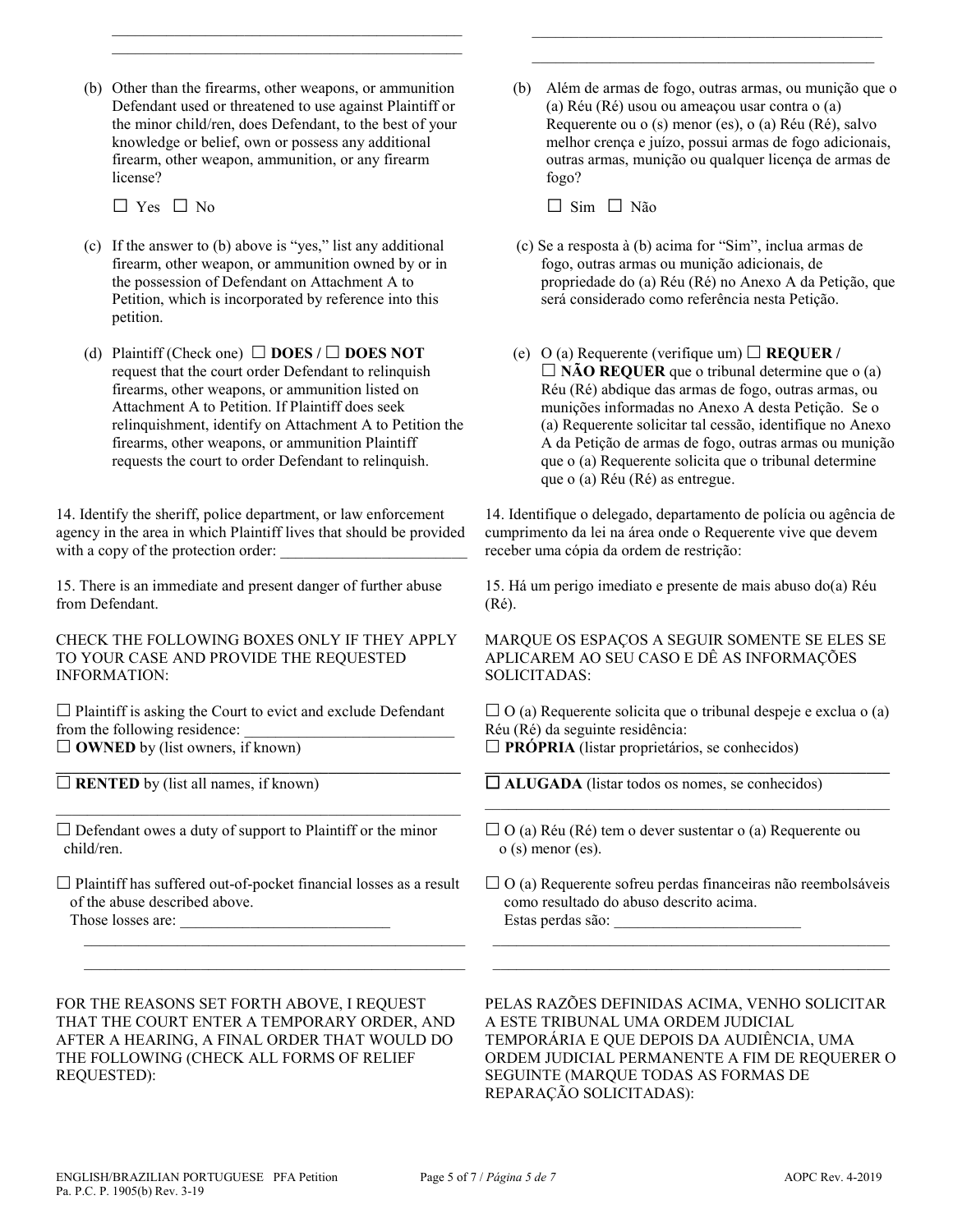$\Box$  A. Restrain the Defendant from abusing, harassing, stalking, threatening, or attempting or threatening to use physical force against Plaintiff or the minor child/ren in any place where Plaintiff or the child/ren may be found.

 $\square$  B. Evict/exclude the Defendant from Plaintiff's residence and prohibit Defendant from attempting to enter any temporary or permanent residence of Plaintiff.

 $\Box$  C. Require Defendant to provide Plaintiff or the minor child/ren with other suitable housing.

 $\square$  D. Award Plaintiff temporary custody of the minor child/ren and place the following restrictions on contact between Defendant and the child/ren:

 $\mathcal{L}_\text{max}$  and  $\mathcal{L}_\text{max}$  and  $\mathcal{L}_\text{max}$  and  $\mathcal{L}_\text{max}$  and  $\mathcal{L}_\text{max}$ \_\_\_\_\_\_\_\_\_\_\_\_\_\_\_\_\_\_\_\_\_\_\_\_\_\_\_\_\_\_\_\_\_\_\_\_\_\_\_\_\_\_\_\_\_\_\_\_\_\_\_\_  $\mathcal{L}_\text{max}$  and  $\mathcal{L}_\text{max}$  and  $\mathcal{L}_\text{max}$  and  $\mathcal{L}_\text{max}$  and  $\mathcal{L}_\text{max}$ \_\_\_\_\_\_\_\_\_\_\_\_\_\_\_\_\_\_\_\_\_\_\_\_\_\_\_\_\_\_\_\_\_\_\_\_\_\_\_\_\_\_\_\_\_\_\_\_\_\_\_\_

 $\Box$  A. Impedir o (a) Réu (Ré) de abusar, assediar, perseguir, ameaçar ou tentar usar força física contra o Requerente ou menor em qualquer lugar em que o Requerente ou menor possam ser encontrados.

 $\Box$  B. Despejar/excluir o (a) Réu (Ré) da residência do (a) Requerente e proibir o (a) Réu (Ré) de tentar entrar em qualquer residência temporária ou permanente do (a) Requerente.

 C. Exigir que o (a) Réu (Ré) providencie ao (à) Requerente ou ao (s) menor (es) moradia adequada.

 $\square$  D. Conceder ao (à) Requerente a guarda temporária do (s) menor (es) e colocar as seguintes restrições de contato entre o (a) Réu (Ré) e o (s) menor (es).

 $\mathcal{L}_\text{max}$  and  $\mathcal{L}_\text{max}$  and  $\mathcal{L}_\text{max}$  and  $\mathcal{L}_\text{max}$  and  $\mathcal{L}_\text{max}$  and  $\mathcal{L}_\text{max}$ \_\_\_\_\_\_\_\_\_\_\_\_\_\_\_\_\_\_\_\_\_\_\_\_\_\_\_\_\_\_\_\_\_\_\_\_\_\_\_\_\_\_\_\_\_\_\_\_\_\_\_\_\_  $\mathcal{L}_\text{max}$  and the set of the set of the set of the set of the set of the set of the set of the set of the set of \_\_\_\_\_\_\_\_\_\_\_\_\_\_\_\_\_\_\_\_\_\_\_\_\_\_\_\_\_\_\_\_\_\_\_\_\_\_\_\_\_\_\_\_\_\_\_\_\_\_\_\_\_

 $\square$  E. Prohibit Defendant from having any contact with Plaintiff or the minor child/ren, in person, by telephone, or in writing, personally or through third persons, including but not limited to any contact at Plaintiff's school, business, or place of employment, except as the court may find necessary with respect to partial custody with the minor child/ren.

 $\square$  F. Prohibit Defendant from having any contact with Plaintiff's relatives and Plaintiff's child/ren listed in this Petition, except as the court may find necessary with respect to partial custody with the minor child/ren. The following persons are Plaintiff's relatives or family and household members that Plaintiff believes require protection from stalking and harassment by Defendant.

 $\Box$  E. Proibir o (a) Réu (Ré) de ter qualquer contato com o (a) Requerente ou o (s) menor (es), em pessoa, por telefone, por escrito, pessoalmente ou por meio de terceiros, incluindo, mas não se limitando a qualquer contato com a escola, negócio ou local de trabalho do (a) Requerente, exceto conforme o tribunal determinar necessário com respeito à guarda parcial do (s) menor (es).

 $\Box$  F. Proibir o (a) Réu (Ré) de ter qualquer contato com parentes do (a) Requerente e os filhos do (a) Requerente descritos (a)s nesta Petição, exceto com os quais a vara determinar necessário com respeito à guarda parcial de menor (es). As seguintes pessoas são parentes ou familiares do (a) Requerente e membros da casa os quais o (a) Requerente acredita precisarem de proteção contra perseguição e assédio por parte do (a) Réu (Ré).

| Name / Nome | Address / Endereço | Relationship to Plaintiff /<br>Parentesco com o (a) Requerente |
|-------------|--------------------|----------------------------------------------------------------|
|             |                    |                                                                |
|             |                    |                                                                |
|             |                    |                                                                |
|             |                    |                                                                |

 $\Box$  G. Order Defendant to temporarily relinquish the firearms, other weapons, or ammunition listed on Attachment A to Petition under Defendant's control, or in Defendant's possession, or any firearm license to the sheriff or the appropriate law enforcement agency.

 $\Box$  H. Prohibit Defendant from acquiring or possessing firearms for the duration of the order.

 $\Box$  I. Order Defendant to pay temporary support for Plaintiff or the minor child/ren, including medical support and payment of the rent or mortgage on the residence.

 $\Box$  J. Direct Defendant to pay Plaintiff for the reasonable financial losses suffered as the result of the abuse, to be determined at the hearing.

 $\Box$  G. Exigir que o (a) Réu (Ré) temporariamente entregue as suas armas de fogo, outras armas e/ou munição descritas no Anexo A sob controle do Réu, ou posse do Réu, ou qualquer licença de porte de arma de fogo ao delegado ou agência adequada de cumprimento da lei.

 $\Box$  H. Proibir o Réu de adquirir ou ter posse de armas de fogo pela duração da ordem.

 $\Box$  I. Exigir que o (a) Réu (Ré) pague pensão temporária ao (à) Requerente ou a (os) menor (es), inclusive assistência médica e pagamento de financiamento ou aluguel da residência.

 $\Box$  J. Supervisionar que o (a) Réu (Ré) pague ao (à) Requerente os prejuízos financeiros sofridos como resultado de abuso, a ser determinado na audiência.